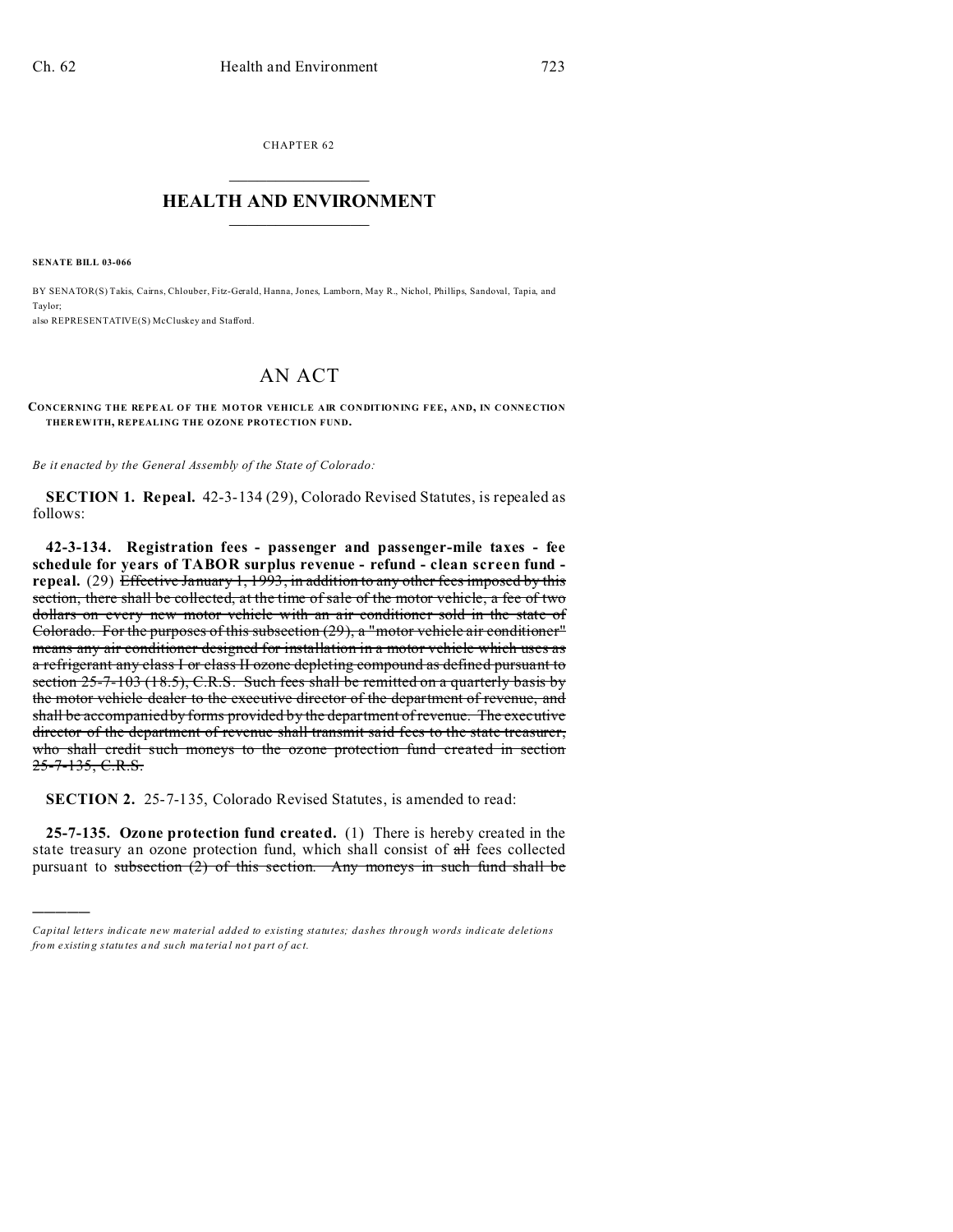appropriated annually by the general assembly to the department of public health and environment to cover the direct and indirect costs of adopting, implementing, and enforcing regulations promulgated in accordance with section 25-7-105 (11). In accordance with section 24-36-114, C.R.S., all interest derived from the deposit and investment of moneys in the fund shall be credited to the general fund. Any moneys not appropriated by the general assembly shall remain in the ozone protection fund and shall not be transferred or revert to the general fund of the state at the end of any fiscal year.

 $(2)$  (a) On and after January 1, 1993, there shall be assessed upon the sale of any new automobile within the state of Colorado with an air conditioner that uses an ozone depleting compound a fee in the amount of two dollars. Said fee shall be collected by the motor vehicle dealer at the time of sale of the motor vehicle. In accordance with regulations promulgated by the air quality control commission, all proceeds from the collection of such fee shall be remitted on a quarterly basis by the motor vehicle dealer to the executive director of the department of revenue and shall be accompanied by forms provided by the department of revenue. The executive director of the department of revenue shall transmit said fees to the state treasurer, who shall credit such moneys to the ozone protection fund created in subsection  $(1)$ of this section.

(b) Notwithstanding the amount specified for the fee in this subsection (2), the commission by rule or as otherwise provided by law may reduce the amount of the fee if necessary pursuant to section 24-75-402 (3), C.R.S., to reduce the uncommitted reserves of the fund to which all or any portion of the fee is credited. After the uncommitted reserves of the fund are sufficiently reduced, the commission by rule or as otherwise provided by law may increase the amount of the fee as provided in section 24-75-402 (4), C.R.S.

**SECTION 3. Repeal.** 25-7-105 (11) (d), Colorado Revised Statutes, is repealed as follows:

**25-7-105. Duties of commission.** (11) The commission shall promulgate regulations concerning CFC's and ozone depleting compounds as follows:

(d) Regulations which are necessary for the imposition and collection of a fee on the sale of any new automobile with an air conditioner which uses any ozone depleting compound pursuant to section 25-7-135;

**SECTION 4.** 25-7-122 (1) (b), Colorado Revised Statutes, is amended to read:

**25-7-122. Civil penalties.** (1) Upon application of the division, penalties as determined under this article may be collected by the division by action instituted in the district court for the district in which is located the air pollution source affected in accordance with the following provisions:

(b) Any person who violates any requirement or prohibition of an applicable emission control regulation of the commission, the state implementation plan, a construction permit, any provision for the prevention of significant deterioration under part 2 of this article, any provision related to attainment under part 3 of this article, or any provision of section 25-7-105, 25-7-106, 25-7-106.3, 25-7-106.8, 25-7-106.9,